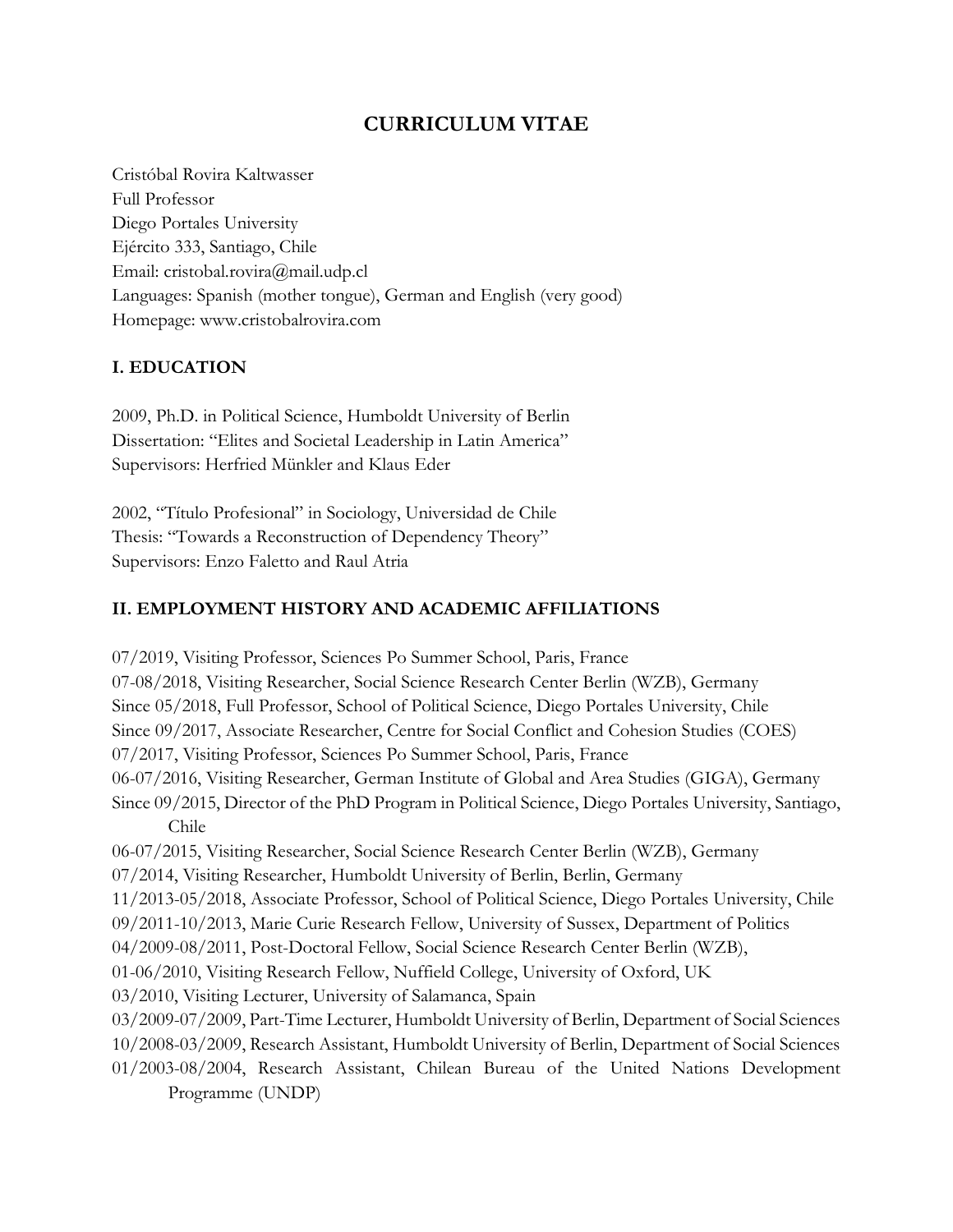#### **III. AWARDS, FELLOWSHIPS AND RESEARCH GRANTS**

- 2018: Research grant of the Thyssen Foundation to organize a workshop on "The Mainstream Right in Western Europe" at Queen Mary University of London (with Tim Bale)
- 2018: Scholarship of the German Academic Exchange Service (DAAD) to undertake a two months research stay at the Social Science Research Center Berlin (WZB)
- 2018: National Fund for Scientific and Technological Development (FONDECYT) grant to undertake a four-year research project on "Responding to Populism: From Normative Debates to the Empirical Analysis of Demand-side and Supply-side Responses"
- 2017: Excellence in Teaching Award, Diego Portales University, Chile
- 2016: Scholarship of the Alexander von Humboldt Foundation to undertake a two months research stay at the German Institute of Global Affairs (GIGA)
- 2015: Scholarship of the German Academic Exchange Service (DAAD) to undertake a two months research stay at the Social Science Research Center Berlin (WZB)
- 2014: Millennium Science Initiative grant to undertake a three-year research project (with Rossana Castiglioni) on "Critical Citizens, Politicization of Inequality and Institutions: Chile's Political Representation in Comparative Perspective"
- 2014: Humboldt Talent Travel Award to do a research visit of two weeks at the Humboldt University Berlin
- 2014: National Fund for Scientific and Technological Development (FONDECYT) grant to undertake a four-year research project on "Populism, Constitutionalism and the Politics of Representation: Cross-regional Patterns"
- 2012: British Academy International Partnership and Mobility (IPM) grant to undertake a three-year research project on "Populism: A Cross-Regional Perspective" between the University of Sussex and Catholic University of Chile (with Paul Taggart and Pierre Ostiguy)
- 2011: Marie Curie Intra-European Research Fellowship (IEF) to undertake a two-year research project on "Populism and Democracy" in the Department of Politics, University of Sussex
- 2010: Research grant of the Thyssen Foundation to organize a workshop on "The Right in Contemporary Latin America" at the Social Science Research Center Berlin (WZB) (with Juan Pablo Luna)
- 2009: Research grant of the Volkswagen Foundation to organize a workshop on "Populism and Democracy in Europe and the Americas" at the Social Science Research Center Berlin (WZB) (with Cas Mudde)
- 2009: Post-doctoral fellowship of the Alexander von Humboldt Foundation to undertake a two-year research project on "Populism in Europe and Latin America" at the Social Science Research Center Berlin (WZB)
- 2008: Berlin Graduate School of Social Sciences (BGSS) fellowship to work on the manuscript of the doctoral thesis and deliver it to a publisher
- 2003: Scholarship of the German Academic Exchange Service (DAAD) to write a Ph.D. at the Humboldt University of Berlin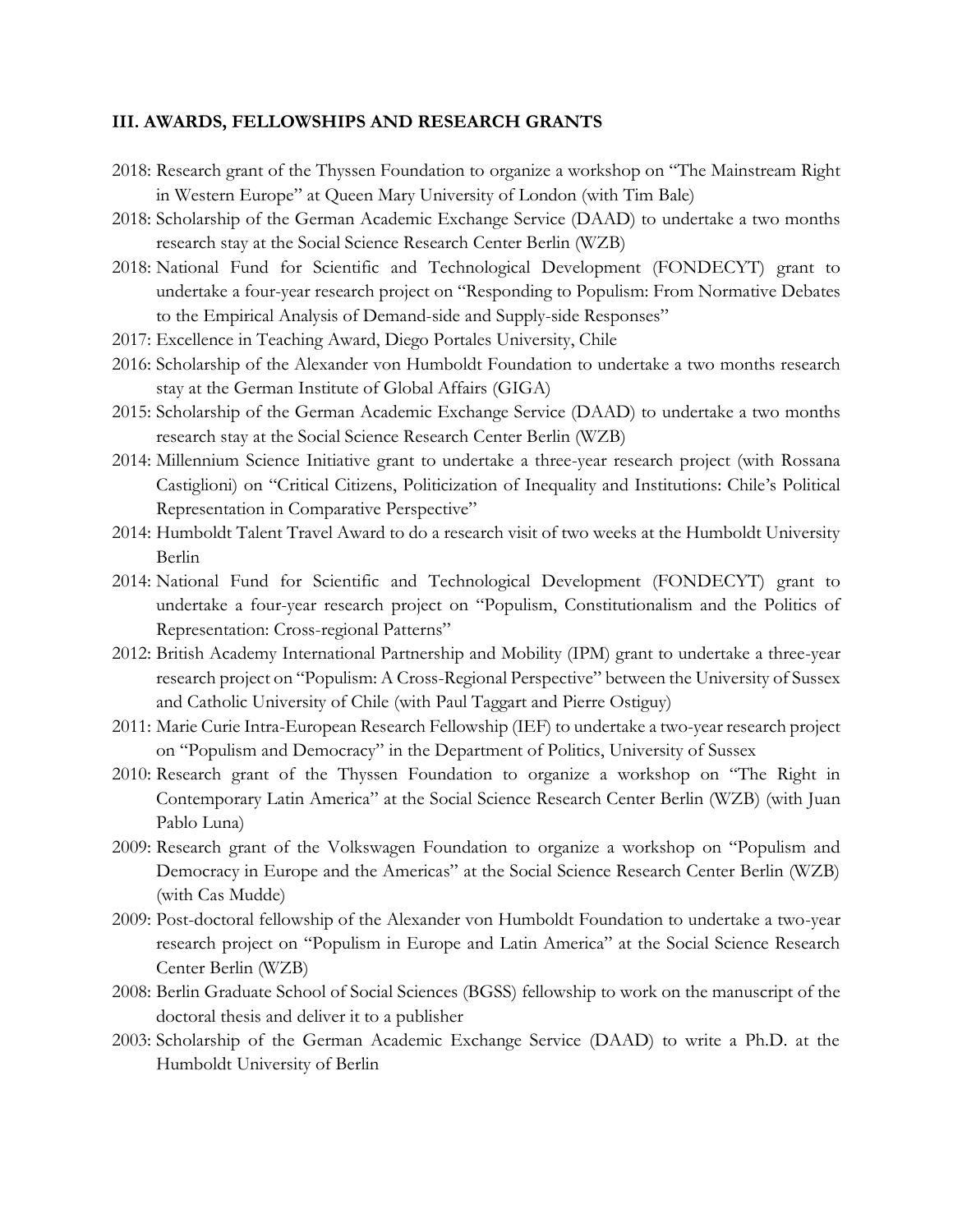#### **IV. PUBLICATIONS**

#### **Books**

- Cas Mudde and Cristóbal Rovira Kaltwasser (2017): *Populism. A Very Short Introduction*. New York: Oxford University Press.
- Cristóbal Rovira Kaltwasser (2009): *Kampf der Eliten. Das Ringen um gesellschaftliche Führung in Lateinamerika, 1810-1982.* Frankfurt/New York: Campus.

#### **Edited volumes**

- Tim Bale and Cristóbal Rovira Kaltwasser (eds.) (2021): *Riding the Populist Wave: Europe's Mainstream Right in Crisis*. Cambridge: Cambridge University Press.
- Kirk A. Hawkins, Ryan Carlin, Levente Littvay and Cristóbal Rovira Kaltwasser (eds.) (2019): *The Ideational Approach to Populism: Concept, Theory and Method*. London: Routledge.
- Cristóbal Rovira Kaltwasser, Paul Taggart, and Paulina Ochoa Espejo (eds.) (2017): *The Oxford Handbook of Populism*. Oxford: Oxford University Press.
- Juan Pablo Luna and Cristóbal Rovira Kaltwasser (eds.) (2014): *The Resilience of the Latin American Right.*  Baltimore: Johns Hopkins University Press.
- Cas Mudde and Cristóbal Rovira Kaltwasser (eds.) (2012): *Populism in Europe and the Americas: Threat or Corrective for Democracy?* Cambridge: Cambridge University Press.

#### **Articles**

- Aldo Madariaga and Cristóbal Rovira Kaltwasser (2020): "Right-Wing Moderation, Left-Wing Inertia and Political Cartelisation in Post-Transition Chile", *Journal of Latin American Studies*, 52(2): 343- 371.
- Cristóbal Rovira Kaltwasser (2020): "El error de diagnóstico de la derecha chilena y su encrucijada actual", *Revista de Estudios Públicos*, 158: 31-59.
- Cristóbal Rovira Kaltwasser and Steven M. Van Hauwaert (2020): "The Populist Citizen: Empirical Evidence from Europe and Latin America", *European Political Science Review*, 12(1): 1-18.
- Kirk. A Hawkins, Cristóbal Rovira Kaltwasser and Ioannis Andreadis (2020): "The Activation of Populist Atttitudes", *Government & Opposition*, 55(2): 283-307.
- Cristóbal Rovira Kaltwasser and Steven Van Hauwaert (2020): "The Populist Citizen: Empirical Evidence from Europe and Latin America," *European Political Science Review*, 12(1): 1-18.
- Cristóbal Rovira Kaltwasser (2019): "La (sobre)adaptación programática de la derecha chilena y la irrupción de la derecha populista radical", *Colombia Internacional*, 99: 29-61.
- Carlos Meléndez and Cristóbal Rovira Kaltwasser (2019): "Political Identities: The Missing Link in the Study of Poulism", *Party Politics*, 25(4): 520-533.
- Cas Mudde and Cristóbal Rovira Kaltwasser (2018): "Studying Populism in Comparative Perspective: Reflections on the Contemporary and Future Research Agenda", *Comparative Political Studies*, 51(13): 1667-1693.
- Cristóbal Rovira Kaltwasser and Liza Zanotti (2018): "The Comparative (Party) Politics of the Great Recession: Causes, Consequences and Future Research Agenda", *Comparative European Politics*, 16(3): 535-548.
- Kirk A. Hawkins and Cristóbal Rovira Kaltwasser (2017): "The Ideational Approach to Populism", *Latin American Research Review*, 52(4): 513-528.
- Kirk A. Hawkins and Cristóbal Rovira Kaltwasser (2017): "What the (Ideational) Study of Populism Can Teach Us, and What It Can't", *Swiss Political Science Review*, 23(4): 526-542.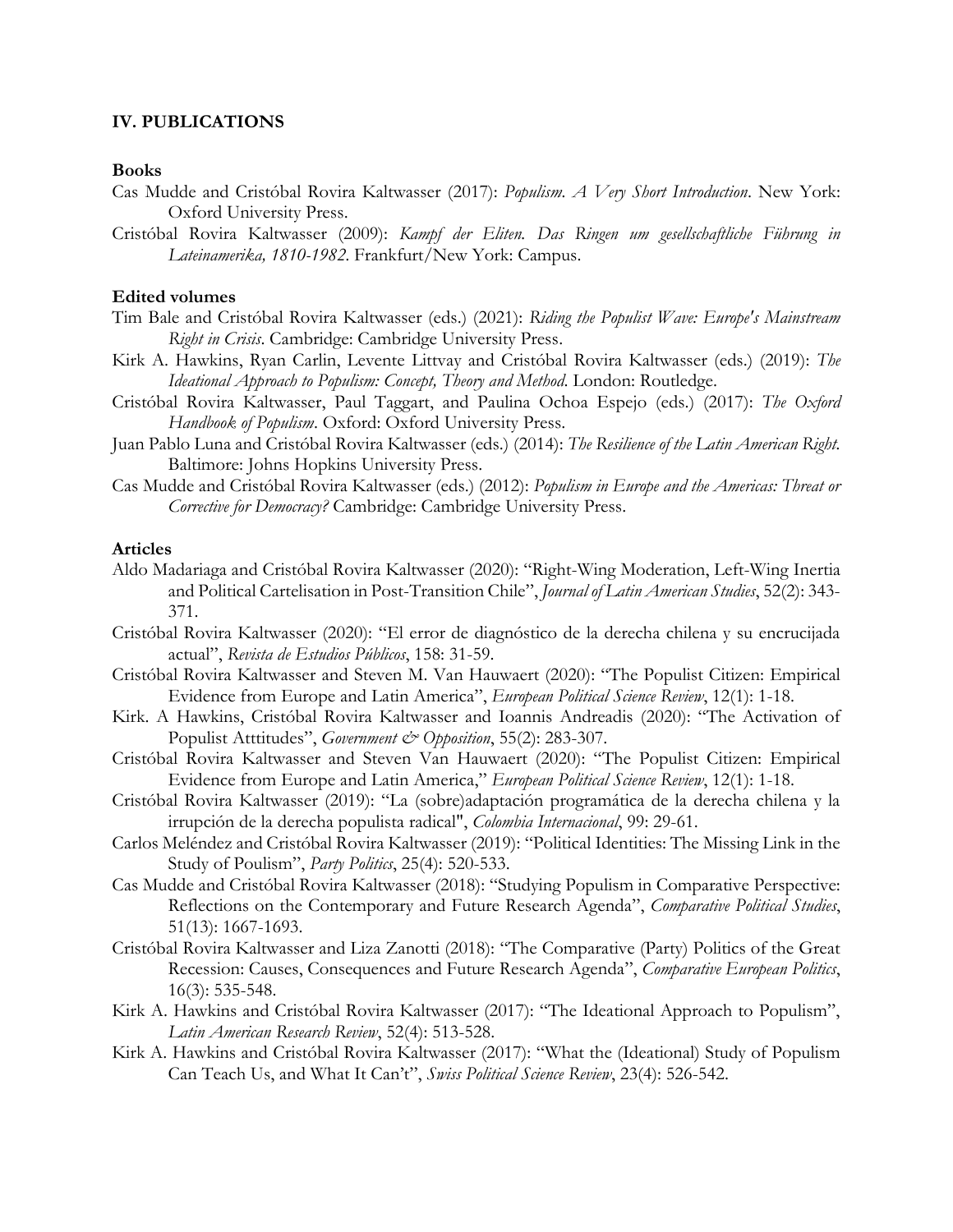- Rossana Castiglioni and Cristóbal Rovira Kaltwasser (2016): "Introduction. Challenges to Political Representation in Contemporary Chile," *Journal of Politics in Latin America*, 8 (3): 3-24.
- Paris Aslanidis and Cristóbal Rovira Kaltwasser (2016): "Dealing with Populists in Government: The SYRIZA-ANEL coalition in Greece", *Democratization*, 23 (6): 1077-1091.
- Cristóbal Rovira Kaltwasser and Paul Taggart (2016): "Dealing with Populists in Government: A Framework for Analysis", *Democratization*, 23(2): 201-220.
- Paul Taggart and Cristóbal Rovira Kaltwasser (2016): "Dealing with Populists in Government: Some Comparative Conclusions", *Democratization*, 23(2): 345-365.
- Sonia Alonso and Cristóbal Rovira Kaltwasser (2015): "Spain: No Country for the Populist Radical Right?", *South European Society & Politics*, 20(1): 21-45.
- Cristóbal Rovira Kaltwasser (2015): "La derecha en América Latina y su lucha contra la adversidad", *Revista Nueva Sociedad*, 254: 34-45.
- Cas Mudde and Cristóbal Rovira Kaltwasser (2015): "Vox Populi or Vox Masculini? Populism and Gender in Northern Europe and South America", *Patterns of Prejudice*, 49 (1-2): 16-36.
- Cristóbal Rovira Kaltwasser (2014): "Latin American Populism: Some Theoretical and Normative Lessons", *Constellations*, 21(4): 494-504.
- Cristóbal Rovira Kaltwasser (2014): "Explaining the Rise of Ethnic Politics in Contemporary Latin America", *Latin American Politics & Society*, 56(1): 166-174.
- Cristóbal Rovira Kaltwasser (2014): "The Responses of Populism to Dahl's Democratic Dilemmas", *Political Studies,* 62(3): 470-487.
- Cas Mudde and Cristóbal Rovira Kaltwasser (2013): "Exclusionary vs. Inclusionary Populism: Comparing Contemporary Europe and Latin America", *Government & Opposition*, 48(2): 147-74.
- Cristóbal Rovira Kaltwasser (2012): "The Ambivalence of Populism: Threat and Corrective for Democracy", *Democratization,* 19(2): 184-208.
- Cristóbal Rovira Kaltwasser (2011): "Post-Neoliberalism in Latin America?", *Latin American Research Review,* 46(2): 225-34.
- Cristóbal Rovira Kaltwasser (2011): "Populismus in vergleichender Perspektive. Skizze einer Forschungsagenda", *Berliner Debatte Initial*, 22: 4-11.
- Cristóbal Rovira Kaltwasser (2011): "Skizze einer vergleichenden Forschungsagenda zum Populismus", *Totalitarismus und Demokratie*, 8: 251-71.
- Cristóbal Rovira Kaltwasser (2011): "Moving Beyond the Washington Consensus: The Resurgence of the Left in Latin America", *Internationale Politik und Gesellschaft*, 3: 52-62.
- Cristóbal Rovira Kaltwasser (2009): "Populismus: Jenseits seiner Dämonisierung oder Vergötterung", *Berliner Debatte Initial*, 20: 69-77.
- Cristóbal Rovira Kaltwasser (2007): "Chile: transición pactada y débil autodeterminación colectiva de la sociedad", *Revista Mexicana de Sociología,* 69(2): 343-71.
- Cristóbal Rovira Kaltwasser (2007): "Pinochets Tod und die schweigende Zustimmung zu seinem Regime", *Lateinamerika Analysen*, 16(1): 253-64.
- Cristóbal Rovira Kaltwasser (2005): "Globalización en América Latina: sobre los aportes y perjuicios sociales de la dependencia", *Revista Persona y Sociedad*, 9(3): 63-84.

#### **Book chapters**

Tim Bale and Cristóbal Rovira Kaltwasser (2021): "The Mainstream Right in Western Europe: Caught between the Silent and Silent Counter-Revolutions", in *Riding the Populist Wave: Europe's Mainstream Right in Crisis*. Cambridge: Cambridge University Press.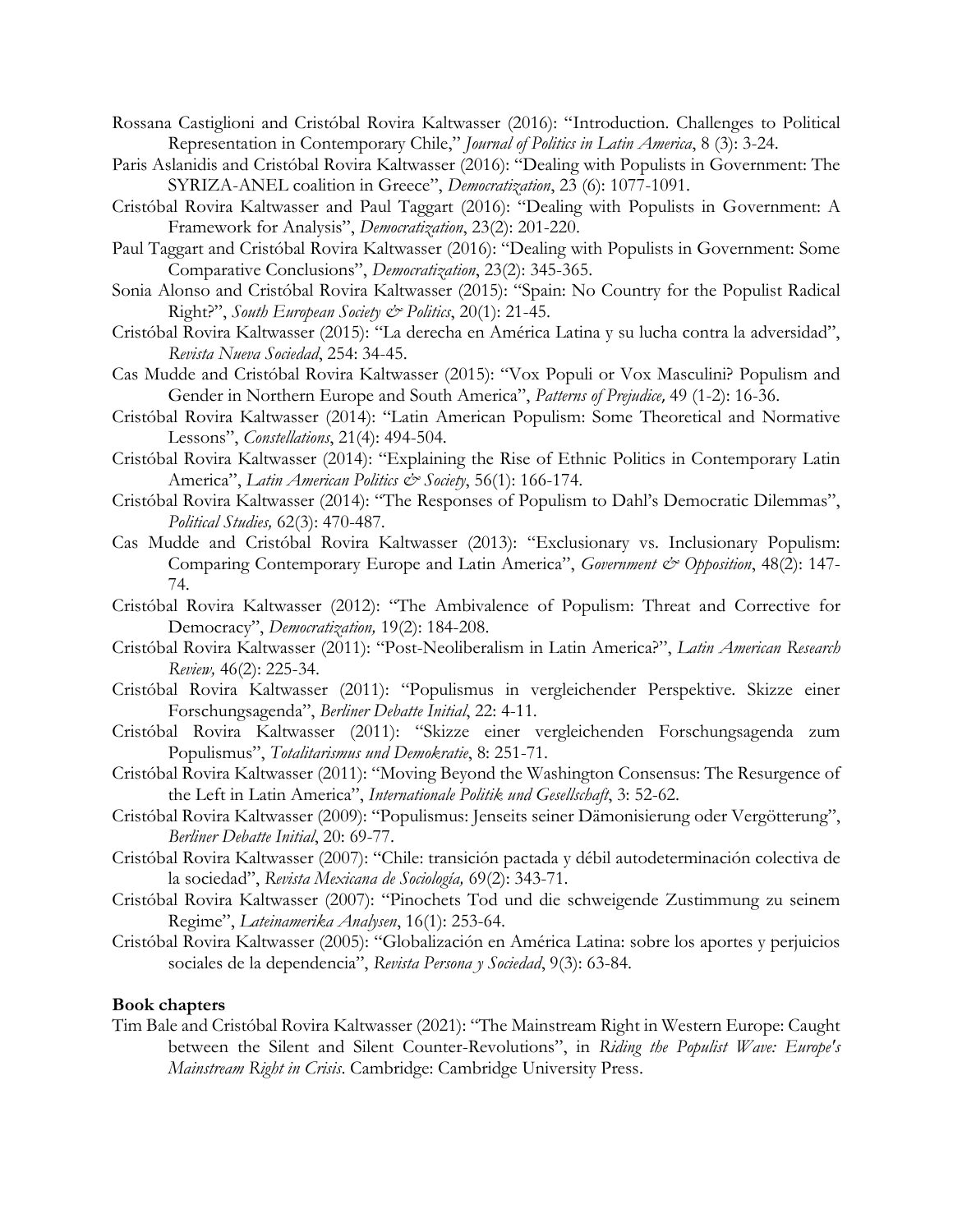- Tim Bale and Cristóbal Rovira Kaltwasser (2021): "The Mainstream Right in Western Europe in the 21st Century", in *Riding the Populist Wave: Europe's Mainstream Right in Crisis*. Cambridge: Cambridge University Press.
- Cristóbal Rovira Kaltwasser (2019): "Militant Democracy versus Populism", in Anthoula Malkopoulou and Alexander S. Kirshner (eds.): *Militant Democracy and Its Critics. Populism, Parties, Extremism*. Edinburgh: Edinburgh University Press, 72-91.
- Cristóbal Rovira Kaltwasser (2019): "Dealing with populism in Latin America: Lessons for Donald Trump's Populist Presidency in the United States", in Kurt Weyland and Raul Madrid (eds.): *When Democracy Trumps Populism. European and Latin American Lessons for the United States*. New York: Cambridge University Press, 35-59.
- Kirk Hawkins and Cristóbal Rovira Kaltwasser (2019): "Introduction: Concept, Theory and Method", in Kirk Hawkins, Ryan Carlin, Levente Littvay and Cristóbal Rovira Kaltwasser (eds.): *The Ideational Approach to Populism: Concept, Theory and Analysis*. London: Routledge, 1-24.
- Ryan E. Carlin, Levi Littvay, Jennifer McCoy, Kirk Hawkins and Cristóbal Rovira Kaltwasser (2019): "Conclusion", in Kirk Hawkins, Ryan Carlin, Levente Littvay and Cristóbal Rovira Kaltwasser (eds.): *The Ideational Approach to Populism: Concept, Theory and Analysis*. London: Routledge, 419- 437.
- Cristóbal Rovira Kaltwasser (2019): "Elites", in Wolfgang Merkel, Raj Kollmorgen and Hans-Jürgen Wagener (eds.): *The Oxford Handbook of Political, Social, and Economic Transformation*. Oxford: Oxford University Press, 492-496.
- Cristóbal Rovira Kaltwasser (2018): "How to Define Populism? Reflections on A Contested Concept and Its (Mis)Use in the Social Sciences", in Gregor Fitzi, Juergen Mackert and Bryan S. Turner (eds.): *Populism and the Crisis of Democracy: Volume 1: Concepts and Theory*. London: Routledge, 62- 78.
- Cristóbal Rovira Kaltwasser (2018): "Political Elites of Latin America", in Heinrich Best, Maurizio Cotta, Jean-Pascal Daloz, John Higley, Ursula Hoffmann Lange, Jan Pakulski and Elena Semenova (eds.), *The Palgrave Handbook of Political Elites*. New York: Palgrave, 255-271.
- Cristóbal Rovira Kaltwasser (2017): "Populism and the question of how to respond to it", in Cristóbal Rovira Kaltwasser, Paul A. Taggart, Paulina Ochoa Espejo and Pierre Ostiguy (eds.), *The Oxford Handbook of Populism*. Oxford: Oxford University Press, 489-507.
- Cristóbal Rovira Kaltwasser, Paul A. Taggart, Paulina Ochoa Espejo and Pierre Ostiguy (2017): "Populism: an overview of the concept and the state of the art", in Cristóbal Rovira Kaltwasser, Paul A. Taggart, Paulina Ochoa Espejo and Pierre Ostiguy (eds.), *The Oxford Handbook of Populism*. Oxford: Oxford University Press, 1-24.
- Cristóbal Rovira Kaltwasser (2015): "Transformationseliten", in Raj Kollmorgen, Wolfgang Merkel and Hans-Jürgen Wagener (eds.), *Handbuch der Transformationsforschung*. Wiesbaden: Springer, 376-388.
- Cristóbal Rovira Kaltwasser (2015): "Explaining the (Re)Emergence of Populism in Europe and the Americas"*,* in Carlos de la Torre (ed.), *The Promise and Perils of Populism: Global Perspectives.*  Lexington: Kentucky University Press, 189-227.
- Juan Pablo Luna and Cristóbal Rovira Kaltwasser (2014): "Introduction. The Right in Contemporary Latin America: A Framework for Analysis", in Juan Pablo Luna and Cristóbal Rovira Kaltwasser (eds.), *The Resilience of the Latin American Right.* Baltimore: Johns Hopkins University Press, 1-22.
- Cristóbal Rovira Kaltwasser (2014): "From Right-Wing Populism in the 1990s to Left-Wing Populism in the 2000s – And Back Again?", in Juan Pablo Luna and Cristóbal Rovira Kaltwasser (eds.), *The Resilience of the Latin American Right.* Baltimore: Johns Hopkins University Press, 143-166.